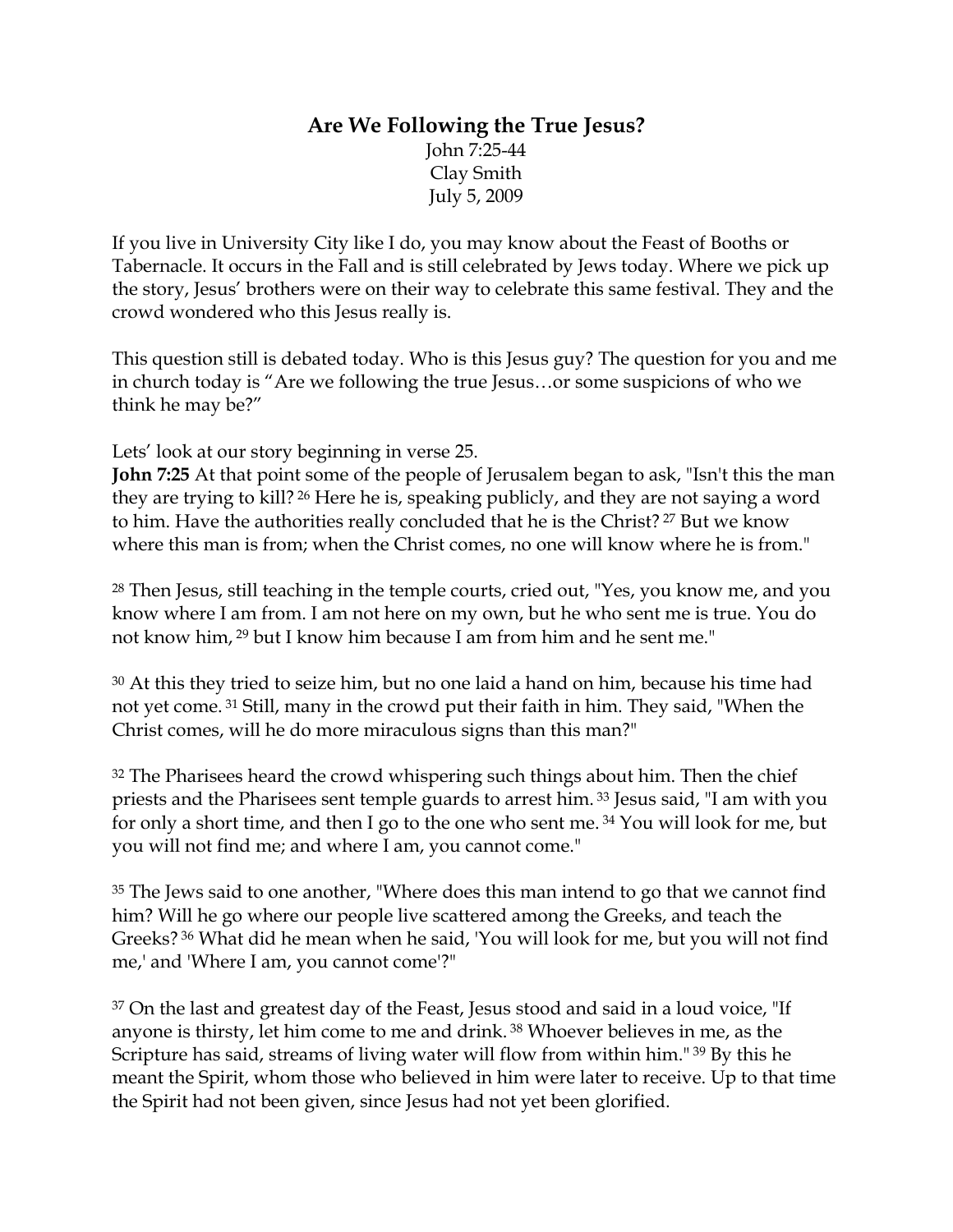You've heard the jokes before about not knowing where we are going, but making good time, right? Usually I have a good sense of direction and understand myself to be a decent guide. But on one mission trip to Guatemala, my inner compass lost its true north.

We were walking to a certain spot in a city and I was in the lead. I roughly knew how to get there…you just travel that way and sooner or later…well you can imagine how this little jaunt went. We wandered and wandered, and by the time we saw the same site the the second then the third time, some in the group determined it was time to follow someone whose compass was working!

This group was following me because they thought I knew where I was going and so did I. But the truth is I was leading them in the wrong direction. It would have helped if I had a good map to show us where to go.

On that day I misunderstood where I was going and led the group in the wrong direction. Sometimes our hearts are led off the pathway of following Jesus because we misunderstand who he is. We have assumptions and thoughts about God and at times, these assumptions are not true. We misunderstand who Jesus is, what he wants for us, what he calls us to do in this world.

We need to continue to return to the map, the Word of God, to ensure we understand him correctly, see him with clear eyes and submit ourselves to follow him wherever he leads.

In our text this morning, Jesus calls us to follow him, not in the way the crowds and world define him, misunderstand him. He provides for us to know him.

#### **I. Don't follow the Misunderstood Jesus**

In Jesus' day, the crowds had differing understandings of who he was and what he came to do. That's not all that different from today, is it? After he had gone to the Temple and began to teach, the crowd listening catalogued their objections to him. He couldn't possibly be the one the Jews waited for. There were too many discrepancies and oddities about him.

#### **a. Faulty Origin ( verse 27)**

He can't be the Christ because, **John 7:27** says: But we know where this man is from; when the Christ comes, no one will know where he is from."

The Jews thought that the Messiah would be unknown by the crowds until he came to fully and completely bring about the salvation of Israel. When he emerged, there would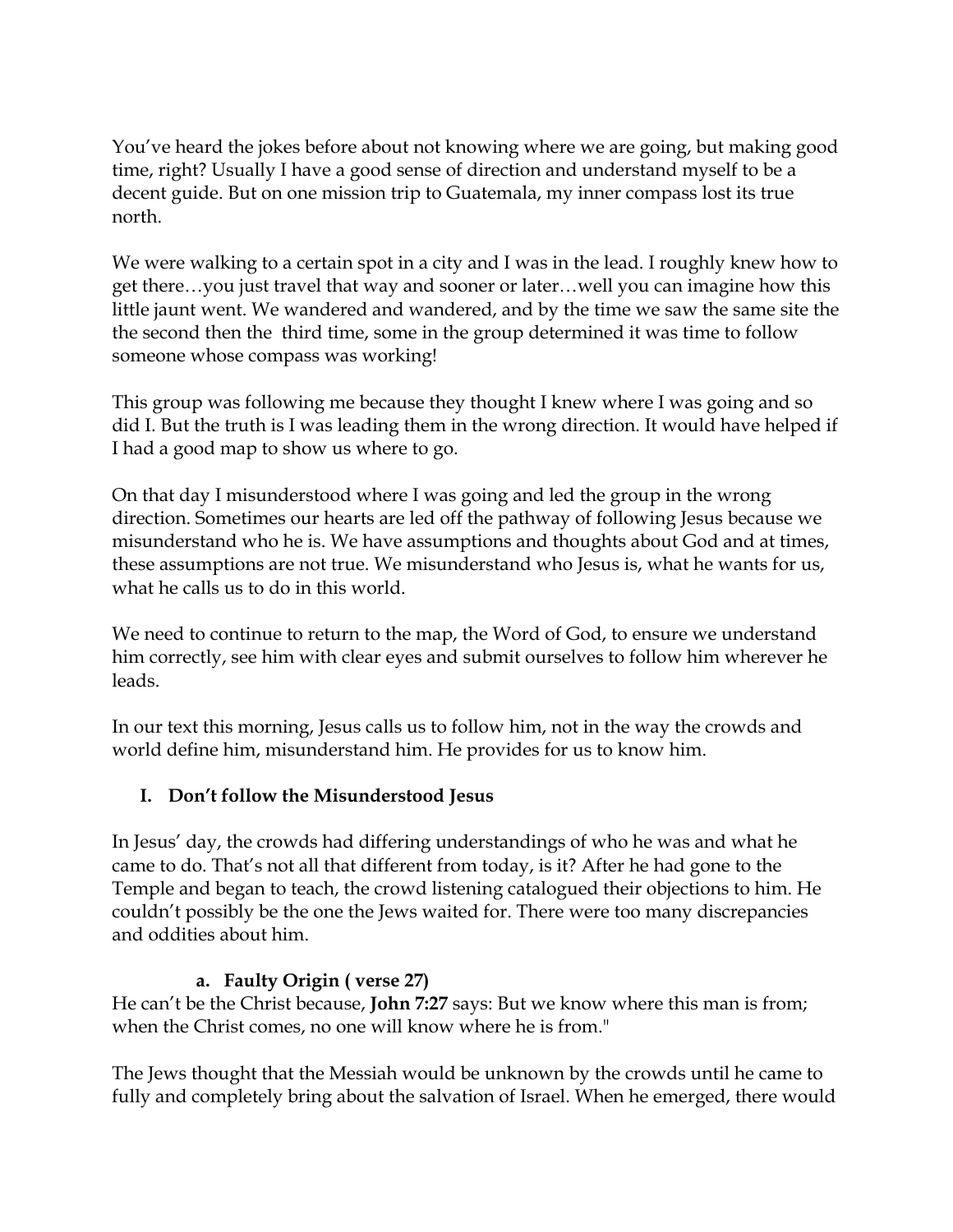be no doubt as to who he was. There would be no debate about whether he is or is not the Messiah. He couldn't be the Christ. His plan of action seemed weak. He wasn't kicking out the oppressive Romans. He was preaching and instructing people's hearts.

# **b. Looking to Miracles (verse 31)**

Some began to wonder about him because of what he could do for them. **John 7:31** Still, many in the crowd put their faith in him. They said, "When the Christ comes, will he do more miraculous signs than this man?"

Jesus' miracles split the crowd in two. Some wanted to follow him because of what he **could** do for them. Verse 31 can be summarized like this: "Will we get a better deal anywhere else? Are you waiting for somebody better? This guy can give us bread." The other group, the leaders, were afraid because his spectacular deeds led the crowds away from them. They feared losing power to this man who could provide bread.

The two groups misunderstood Jesus. One group considered following him simply because of what they could get out of him. That kind of faith won't last because Jesus has not come to make life easy or peaceful or simple for his people. He has come to employ us in a struggle against our flesh, the world and the devil. He calls us to fight against the sin in our lives. Following him simply for some temporary benefit like a full belly won't get us very far. Miracles simply point us to the type of Savior Jesus is and what his best is for our lives.

Certainly the leaders misunderstood him by thinking they could control him. If we don't understand him and fear his power, we must silence him. Friends, none of us will fully understand all his ways, yet trying to muzzle his work in our lives or in the world puts us at odds with his great plan of redemption. We don't have to understand everything about his plan in order to submit it, to submit to him.

#### **c. Faulty Kingship (verse 42)**

A third misunderstanding of Jesus was whether he could be truly king, because the Jews knew the Messiah would come from the line of David. They wondered, "Does not the Scripture say that the Christ will come from David's family and from Bethlehem, the town where David lived?" (verse 42)

This is especially tragic because as we know and readers of the Gospels know, Jesus was from Bethlehem, from the line of David. The crowds thought they knew him, but didn't . Often people operate from assumptions about who Jesus could or should be without taking the time to study and investigate the truth about him from his Word.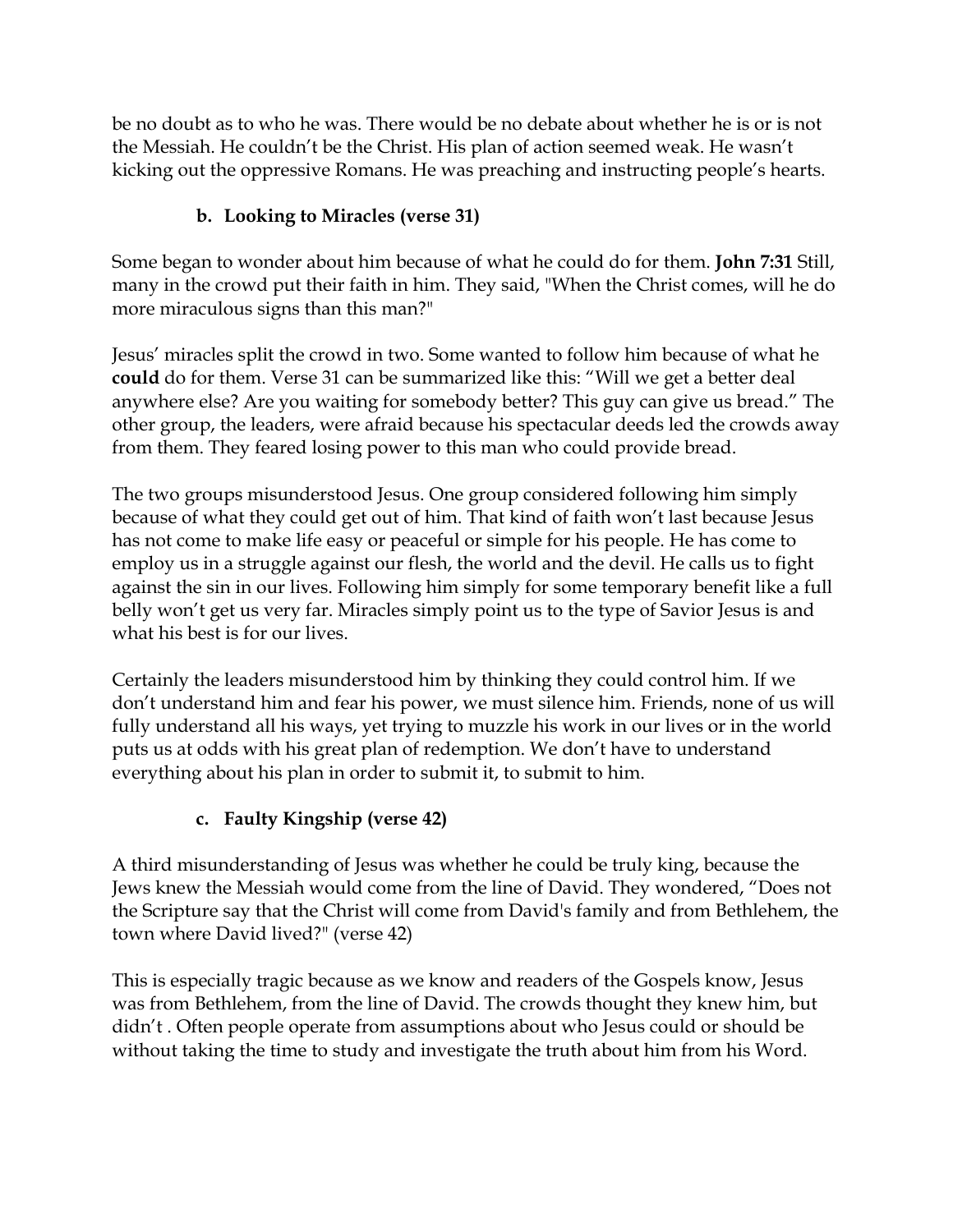Do we have misunderstandings of Jesus in our culture, within our own hearts? Most certainly we do. We've discussed some already: considering him the cosmic candy machine – we will follow him simply for what we can get out of him today. He can make my life easy and remove my struggle, so I'll follow. The problem is that simply isn't true.

Another way we Christians misunderstand Jesus is that we say to ourselves, "Jesus wants us to be happy." I have to do what I have to do in order to be happy. That is true in a certain sense. Proverbs 3:13 says Happy is the man who finds wisdom, the man who gains understanding, but the sort of happiness that God desires for us is the one seeking and living out his wisdom. God has designed our lives in pursuit of holiness; happiness and true joy is a genuine byproduct of his holiness and wisdom working its way throughout our whole lives.

How have you misunderstood Jesus? Do you have faulty perceptions about his role in your life that need to be brought into line with the truth of who he is?

### **II. Follow the Real Jesus**

The really good news is that Jesus teaches us over and over again exactly who he is. He defines for us his role and will for our life, and we turn to Jesus' self-disclosure in this passage.

#### **a. A Person only He could be**

Jesus' brothers had gone up to the Feast of Tabernacles to celebrate this important religious observance. You may recall from earlier in chapter 7 that Jesus did not go with his brothers. They taunted him saying things like if you are who you say, then do your deeds in public. They didn't believe. Jesus didn't go with them to the celebration. He went to the Temple to teach, which is more spectacular.

The Feast of Tabernacles was a seven day feast to commemorate God's provision for the people when they wandered in the desert after the Exodus. He brought them water in the desert, twice miraculously from a rock. He provided food for them and a harvest.

Each of the seven days the High Priest would go fill a ceremonial jar with water from the pool of Siloam and march in procession with the water back to the Temple. As the procession entered the inner court of the temple the people would blow the shofar, the ram's horn, and sing Psalms 113-118. When they reached the end, the water would be poured out before the Lord as a thank offering for what he had done to provide water for them, to quench their thirst. They celebrated a God who could supply endlessly what they need, even in desperate circumstances of wandering in the desert. It pointed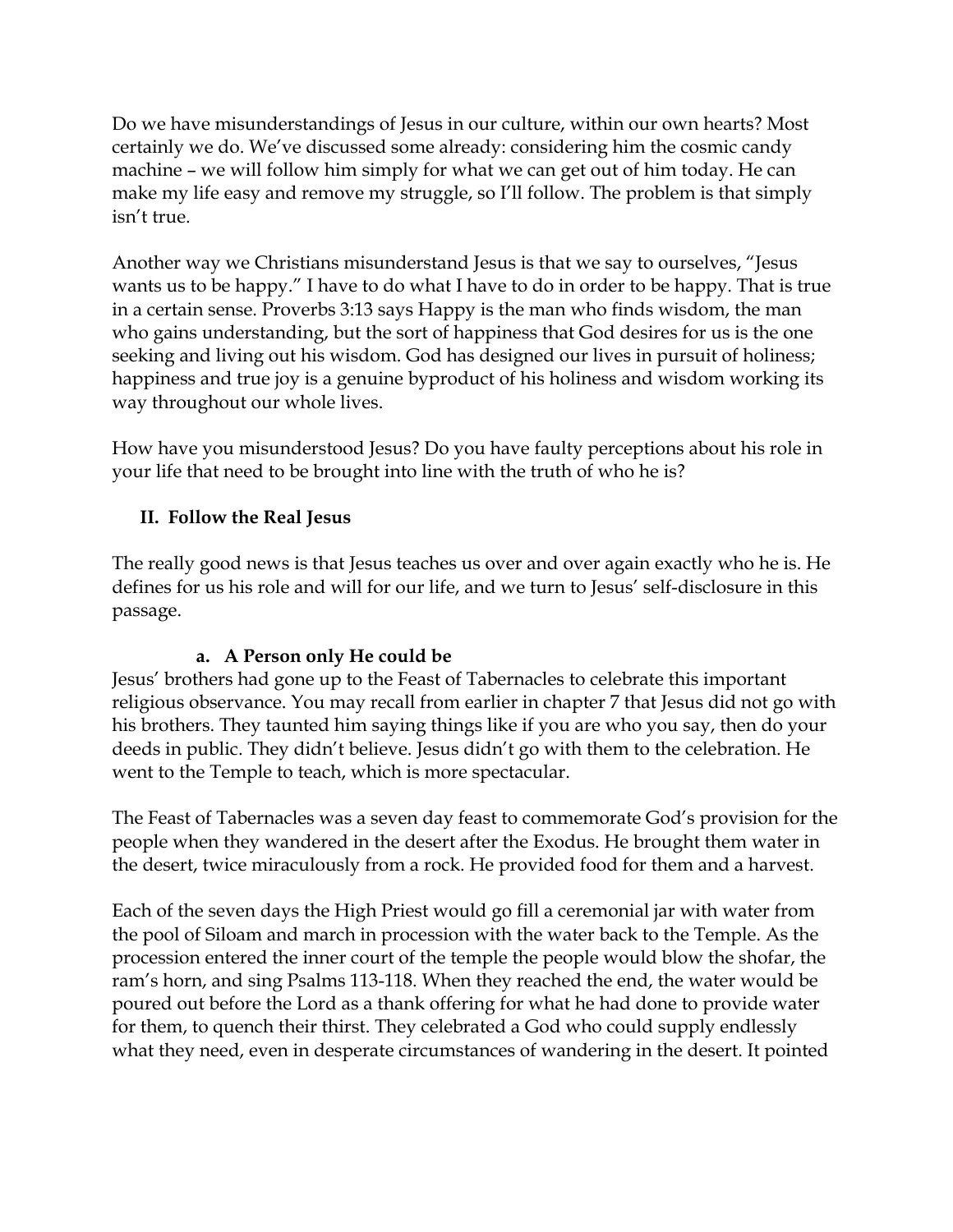them with anticipation of the age of the Messiah, when they believed that water would flow from the sacred rock and flood the whole earth with living water!<sup>[1](#page-4-0)</sup>

Also in the Old Testament background stands Ezekiel 47, which speaks of the age when the Son of Man (Jesus) would observe water, living water, flowing from the temple so that he lands around them are flooded. This water that flowed would be living water, turning the death of the salt water into fresh, life-giving water. When the Messiah draws near, he would do what only he could do: pour forth life and joy from the presence of the Lord. Little did they know their Messiah stood among them.

Now do you see the significance of Jesus going to the Temple to teach? He didn't need to go celebrate the Feast, he came to proclaim that the age they celebrated had drawn near! He proclaimed that the one you wait for is near, standing right next to you, ruling, teaching, leading, pouring forth life into you if you only care to listen.

Jesus stepped into their religious celebration and said **I AM HERE**! God's provision for your most basic needs has drawn near and I stand among you! I have come and you wait no longer. Your God is near.

What does it mean for you and me to follow Jesus, since he is NEAR to us? It means to take note of what he's doing in your life and following there. His leading may take us to places we don't want to go, expose things in our lives we'd rather keep hidden, but he is near, giving us life that only he can give. He will be present with us in circumstances we can barely withstand. He can reach into the depths and darkness of life and speak truth and have our soul well up with living water.

It means to have eyes that look for Jesus at work in the everyday circumstances of life. In kind words spoken. In repentance offered when we didn't expect it. In the miracle of healing in someone's life who we thought was on death's door. In the miracle of spiritual life in a person who we love and thought we never see trust Jesus. In our own hearts when we feel him stir after a season of feeling alone. When we find strength to turn from sin that has trapped us and yet by some gift of a Jesus who is NEAR me in the midst of my struggle, giving energy and strength and life to fight against that present sin just one more day.

Do you feel Jesus near you? He has come to proclaim the age of the Messiah is hear. He has come to pour out life for you and me? Can you see him at work in your life?

# **b. A Job Only He Can Do (verses 33-34)**

<span id="page-4-0"></span> $\overline{a}$ 1 Carson, D.A. *The Gospel According to John, PNTC* (Grand Rapids: Eerdmans, 1991), p. 321-322.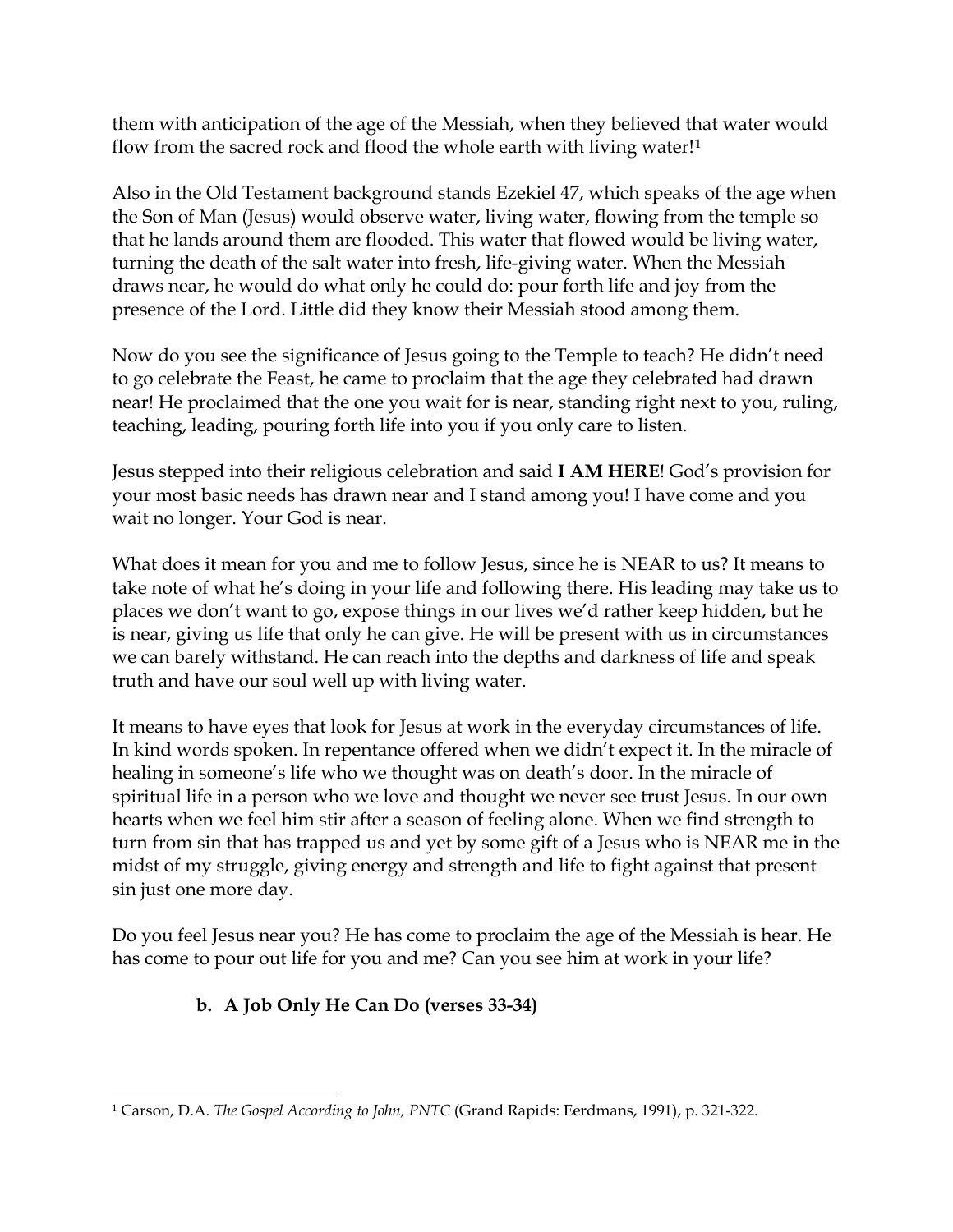When the Pharisees came to try to arrest Jesus, he made a cryptic remark to them that we understand as readers of the Gospel. Jesus said, "I am with you for only a short time, and then I go to the one who sent me.<sup>34</sup> You will look for me, but you will not find me; and where I am, you cannot come." (verses 33-34)

As you can imagine, the leaders were non-plussed by the response of Jesus. They added their own quips in vs. 35-36 intimating there is no where he can go beyond their reach. If we want to arrest him, we can find him! Even if he goes all the way to the Greeks, we can find him because we have people there too.

What is Jesus talking about? To close readers of the Gospel, Jesus is talking about his journey to glory, returning to his Father, which leads through the cross. He is about the plan of redemption to purchase sinners by giving his life for ours. He is returning to his Father in heaven in glory planning his return to gather all of us into a glorious new heavens and new earth one day. In short, Jesus was going to do the work that only he could do: give his life as a ransom for our sins. His plan was to fix the brokenness of this world and restore its glory.

He **alone** can fix the brokenness of this world, but that doesn't stop us from thinking we have the power to fix ourselves, or this world. Maybe you can identify with me. At times I really want to…and think I can…fix the people around me.

I have a friend who is gay, a very close friend, and for years, I've wanted to fix him, talk him into health and restoring relationships. I've pled with him. Said harsh things to him. Given him space. And yet, frequently, **my efforts** ended up alienating in a lot of ways because he has felt like my project to fix. All that work to pressure him into change, and in reality, I didn't often turn to God, who can really change his heart. I wanted to fix him, and haven't gone about seeking his change in the power of God, who alone can do it! I think if we are honest, we do this with all kinds of relationships. With friends, spouses, and especially children.

We work and struggle against sin and evil, but it is only Jesus who can fix this world. We don't have that power or responsibility.

What's the difference in trusting our efforts versus Jesus'? Trying to fix others looks like confidence in our abilities, our ability to argue someone well enough to change their mind. We think that if we present a compelling case strong enough, or apply enough pressure to their life then they will comply.

I'm certainly not saying we should not plead, apply consequences or work hard for change in our life or someone else's. I believe in that. I believe wholeheartedly in seeking counseling for broken lives. **The difference in our trying to fix others versus taking them to Jesus is our sense of helplessness!** Trusting Jesus embraces our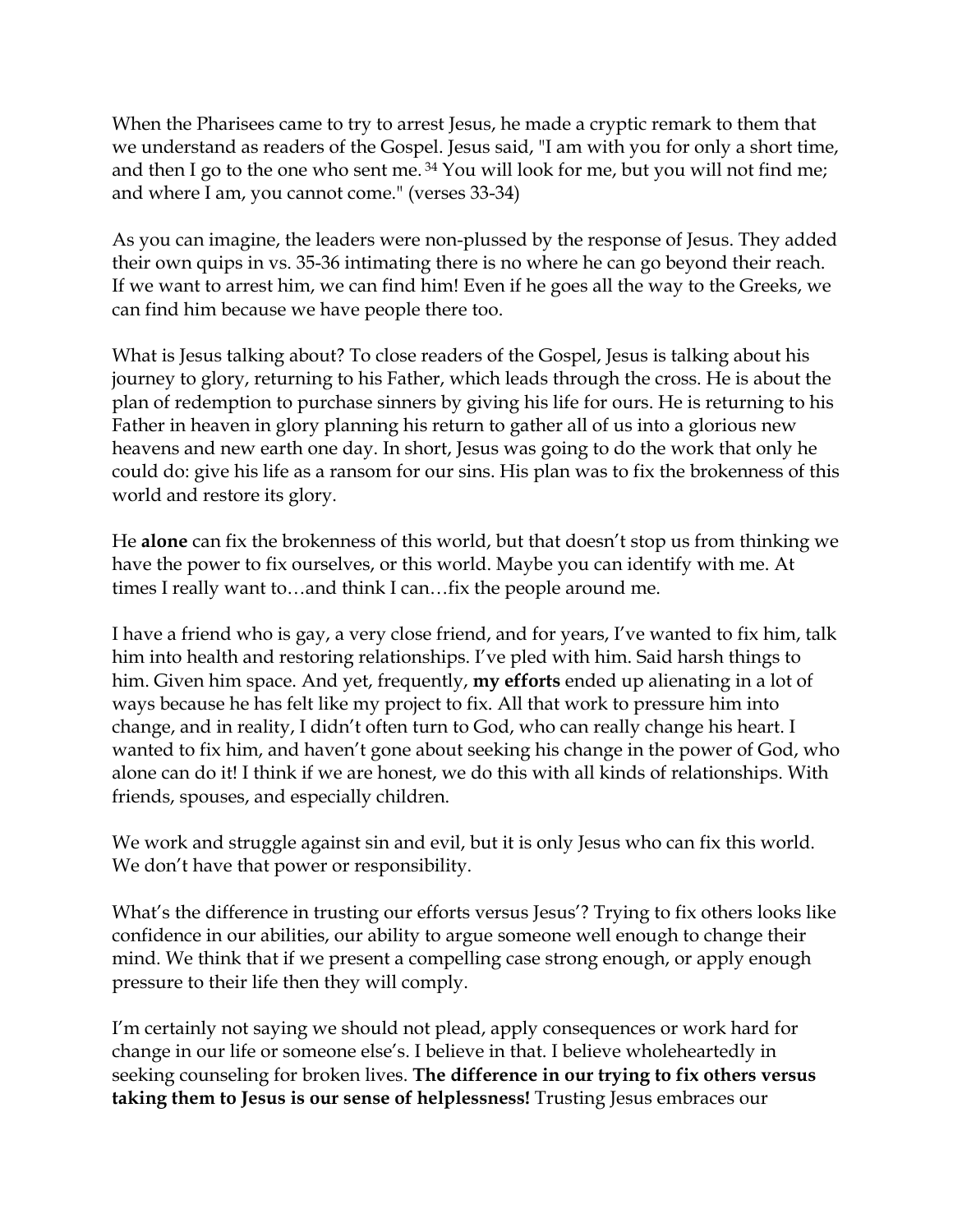helplessness versus trusting our strategies will work without his supernatural involvement.

How many of you adults have tried to set up a TV, with digital cable, a DVR, and a DVD player attached? I have. It is complicated…to me. You plug all these cords into unmarked holes, lines running this way and that. It is a maze for me to try and fix myself. In reality I'm helpless when I am confident in my abilities to get it right. Utter helplessness. But if I call someone, the repair man, or even better yet...a teenager, they can whip it into shape in just a few minutes. You must call upon the right person, the person who has the ability and the power.

We are helpless to try to ultimately and eternally redeem others, to repair the holes in their hearts, to redeem their lives from wreckage. Jesus isn't helpless. He is strong to save, to do the work only He can.

Paul Miller reminded me this week that the more mature we become in our walk with Christ, the more helpless we become in our own estimation and the stronger he becomes. He is filled with glory, we are helpless, relying on his strength. The more mature we become in our faith, the more we rest on the truth that Jesus alone can do his work. We pray more because we see that we are weak and he is strong. We may find ourselves talking to the person less about their need and talking to Jesus more about it.<sup>[2](#page-6-0)</sup>

We work hard to bring hope to the hopeless, to repair brokenness in lives precisely because we know that Jesus is at work. If we try to fix others, we can be left feeling burdened and despair when things don't go according to plan. But because Jesus is at work doing the work only he can do, you and I can fight and struggle for health and holiness in this life. We struggle and we pray.

We put no trust in government to ultimately and eternally repair lives. On this July 4<sup>th</sup> weekend, we recognize there is no bailout plan to repair a soul, to restore a broken life other than the work that Jesus can do.

If want to see humility in our children or friends, not our job to humiliate them into humility. Being harsh or critical. The BEST thing we can do is pray for them along with our pointing them to Jesus in his Word, because we can't fix their hearts. But Jesus is in the business of redeeming this broken world. Turn yourself to him and fight for his work.

#### c. A Gift Only He Can Give

But what do we do when we fight and seem to have given all we have to give? What do we do when the well of our soul runs dry?

<span id="page-6-0"></span> $\overline{a}$ 2 Miller, Paul. A Praying Life (Colorado Springs: NavPress, 2009), p. 56.